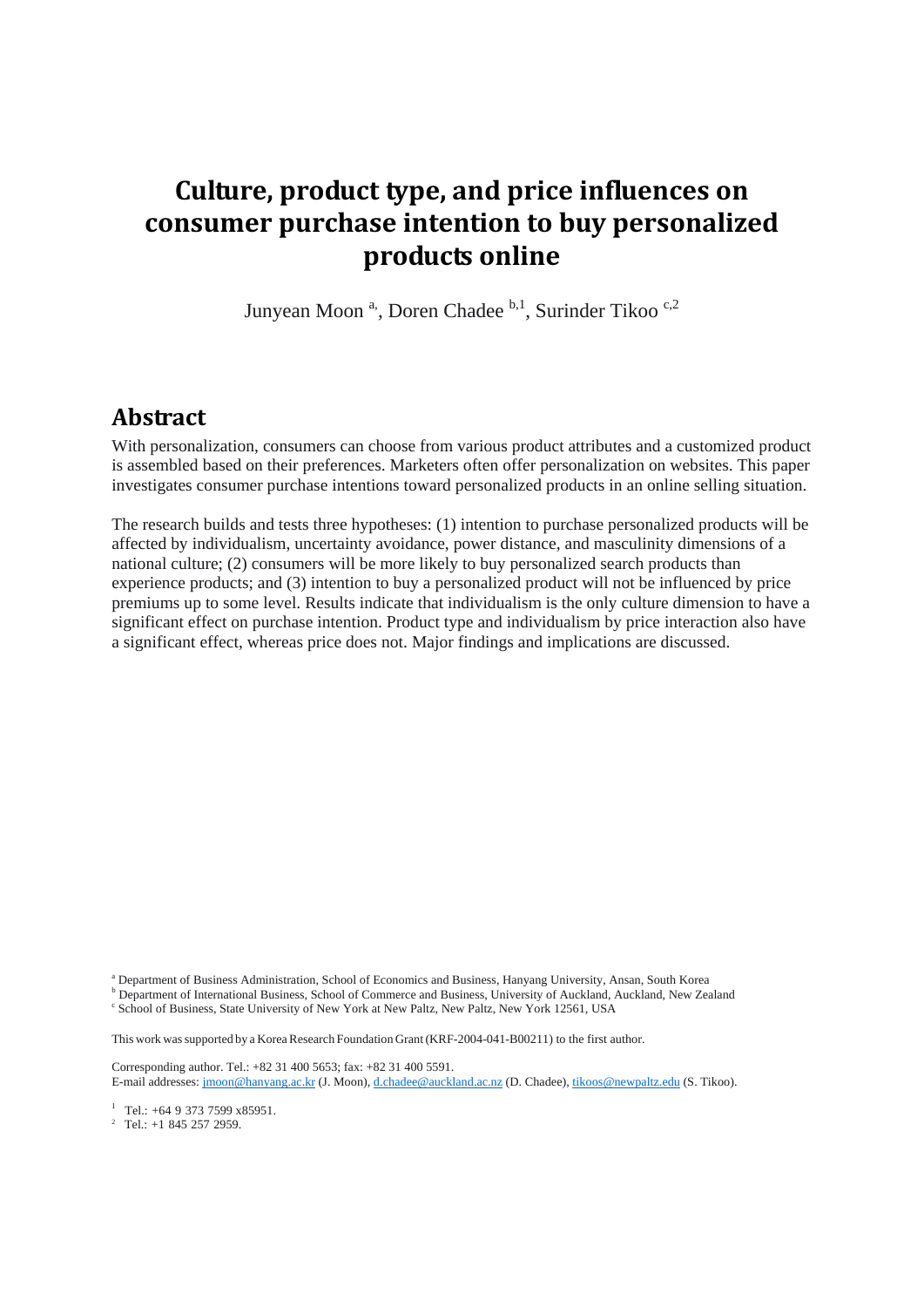# **1. Introduction**

Computer manufacturer Dell has been very successful in meeting the diverse needs of different customers by producing thousands of computer configurations (Wind and Rangaswamy, 2001). Its customers can make their own choices on important computer features and still buy the product at a price similar to that of competitors' standard products. However, since its market entry in Korea, Dell has been a tiny player, commanding less than a 5% market share. In China, it is a market follower, lagging far behind a local market leader.

Why has Dell performed so poorly in Korea and China? It seems that Dell's personalized approach is not very popular in these countries. Personalization involves "customizing some features of a product or service so that the customer enjoys more convenience, lower cost, or some other benefit" (Peppers and Rogers, 1997).

Customers can select from various product attributes, ending up with a final product that is assembled on the basis of their individual preferences. Product personalization strategies have grown increasingly popular in various types of businesses (Goldsmith and Freiden, 2004). Firms have adopted personalization to successfully market a wide range of products, such as eyeglasses, bicycles, coffee, greeting cards, and computers.

We posit that customer purchasing of personalized products differs across cultures. A personalized product is a differentiated product because the end result differs from the standard version. Customer preference and value placed on customization and differentiation are likely to vary depending on the customers' cultural orientation. Hofstede's (1980) cultural dimensions of individualism, uncertainty avoidance, power distance, and masculinity should be a useful framework to explain cross-cultural differences in customer acceptance of personalized products.

Personalization is often offered by online marketers. Technological developments have enabled economical mass production and distribution of personalized products. The most significant factor is the emergence of the Internet as an interactive medium to offer personalization (Hanson, 2000). This leads to another question: Does customer purchase of personalized products vary according to product types? Literature indicates that online retailing is more appropriate for selling search goods than for experience goods. For search goods, consumers can obtain full information about the dominant product attributes without direct experience (Citrin etal., 2003; Klein, 1998). Can online marketers compensate for the weak points of experience goods by offering personalization?

Still another question has to be raised concerning online personalization. The essence of personalization is to provide what a particular customer wants by transforming a standard product into a specialized solution for that individual (Pine and Gilmore, 1999). Customization of product features increases the value of the bundle of benefits the customer receives from a product or service. Then, can an online marketer charge a price premium for a personalized product on the basis of the value increase?

Only a few studies have examined online personalization. Broekhuizen and Alsem (2002) used case analyses to study the success factors of mass customization. Cooke et al. (2002) examined how consumers respond to recommendations of unfamiliar products made by electronic agents and found that either evaluative assimilation or contrast is produced as a function of the context of the recommendations. Liechty et al. (2001) analyzed customers' portfolio of choices of Web-based information service from each of several experimental choice menus by estimating the utility for each menu item as a function of its characteristics, price, and other specific attributes, such as multifeature discounts.

No empirical research has examined the key factors of consumer purchase of personalized products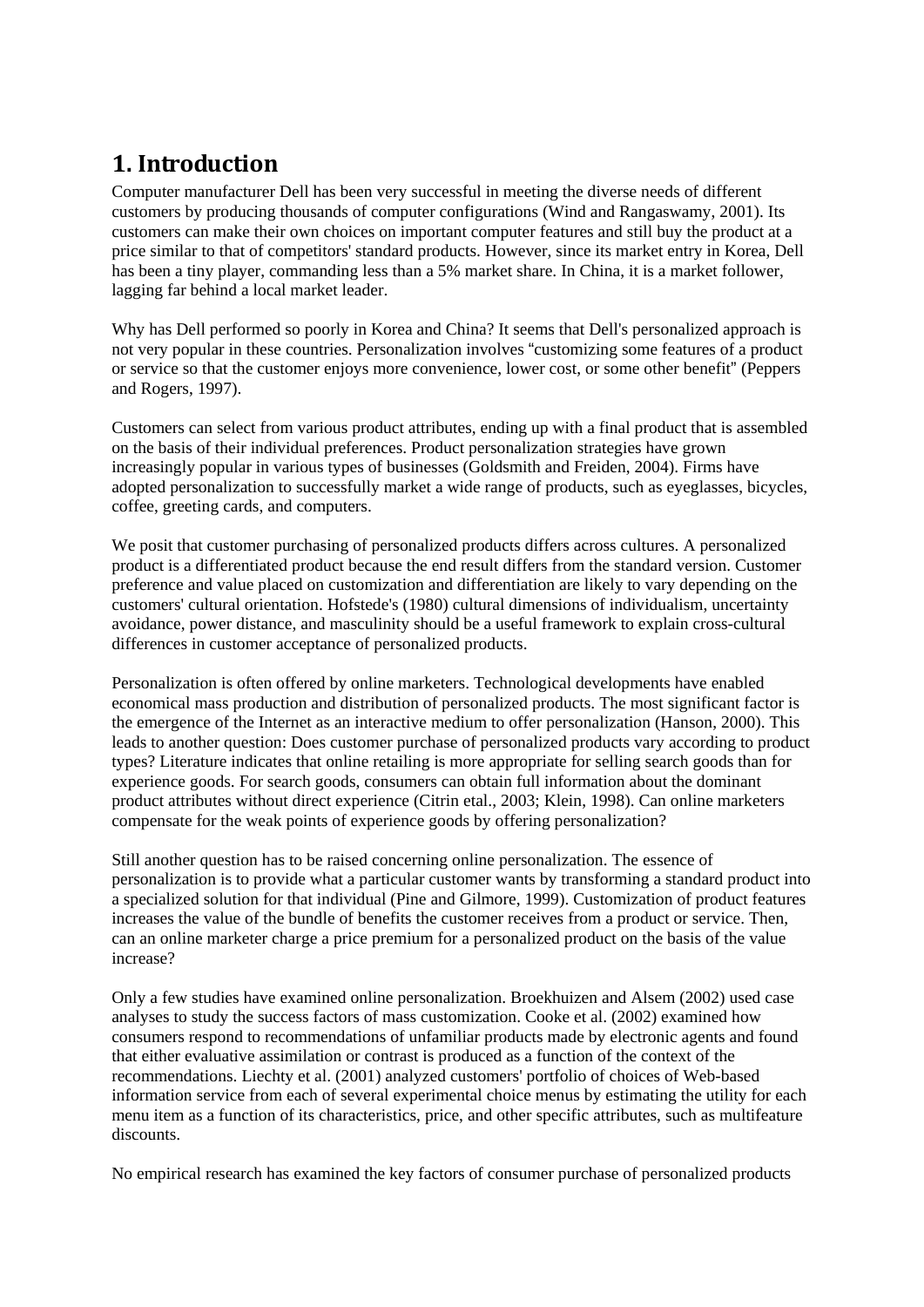from a cross-cultural perspective. Thus, we have set out to study consumer purchase of personalized products across different cultures. Specific research questions include: How strongly do consumers intend to purchase a personalized product? Do consumers of different cultural orientations show different responses? Do consumer responses vary across product types? How much price premium can an online marketer charge for personalized products?

Online personalization may provide a new direction in the long-lasting but unresolved debate in international marketing: standardization versus customization (see Jain, 1989; Zou and Cavusgil, 1996). Personalization can take advantage of both standardized and customized strategies because it offers individually tailored products at costs that are almost the same as that of standardized production and mass marketing. Although the concept of global online personalization seems feasible and plausible, ithas not been rigorously tested with diverse consumers across different cultures (Goldsmith and Freiden, 2004).

This research can contribute to expanding our limited understanding of consumer responses to personalization. It investigates personalization from a consumer perspective in a comprehensive context by considering online selling situations, cross-cultural differences, product types, and price. In the sections that follow, we develop the research hypotheses, describe the experimental study used to test the hypotheses, report the results, and discuss the implications of the findings.

# **2. Research model and hypotheses**

A few related terms need to be clarified to define personalization in this research. One-to-one marketing refers to marketing based on the knowledge of what individual customers want (Peppers and Rogers, 1997). For example, a hotel may offer a smoke-free room based on past preferences indicated by a customer. Peppers and Rogers (1997) define personalization as "customizing some features of a product so that the customer enjoys more convenience, lower cost, or some other benefit". Personalization can be initiated by the customer, such as My Yahoo! or by the firm, such as a real estate agent determining what set of houses to show to a customer. Mass customization is defined as offering products tailored to customers' needs but at costs that are almost the same as that of standardized production and mass marketing (Pine and Gilmore, 1999).

Personalization in this paper is defined as "customizing some important attributes of a product or service and offering it online at price that is almost the same as or somewhat higher than that of a comparable standardized product". It combines important elements of Peppers and Rogers' (1997) definition of "personalization" with the definition of mass customization (Pine and Gilmore, 1999).

One key ingredient of personalization defined here is that customers can select levels of various product attributes to create the customized products assembled on the basis of their own preferences. Von Hippel (1998) emphasizes the importance of customer involvement in designing products, noting that the customer has the best understanding of his or her needs. Another ingredient is differentiation since the final product differs from the standard version. Personalization can thus enhance customer perceived value by increasing the value of the bundle of benefits the customer receives from the product or service.

Again, we posit that customer perceived value of a personalized product will be influenced by the customer's cultural orientation, the type of product, and price levels. The relationships hypothesized are shown in Fig. 1.

## *2.1. Hypothesis 1: culture effect*

Since Levitt's (1983) globalization of markets proposition, some scholars have posited that globalization has created a progressively more homogenized world market, with a growing number of consumers from diverse geographic locations and cultural backgrounds sharing the same preferences. The view that people around the world live in a more uniform pattern has facilitated the emergence of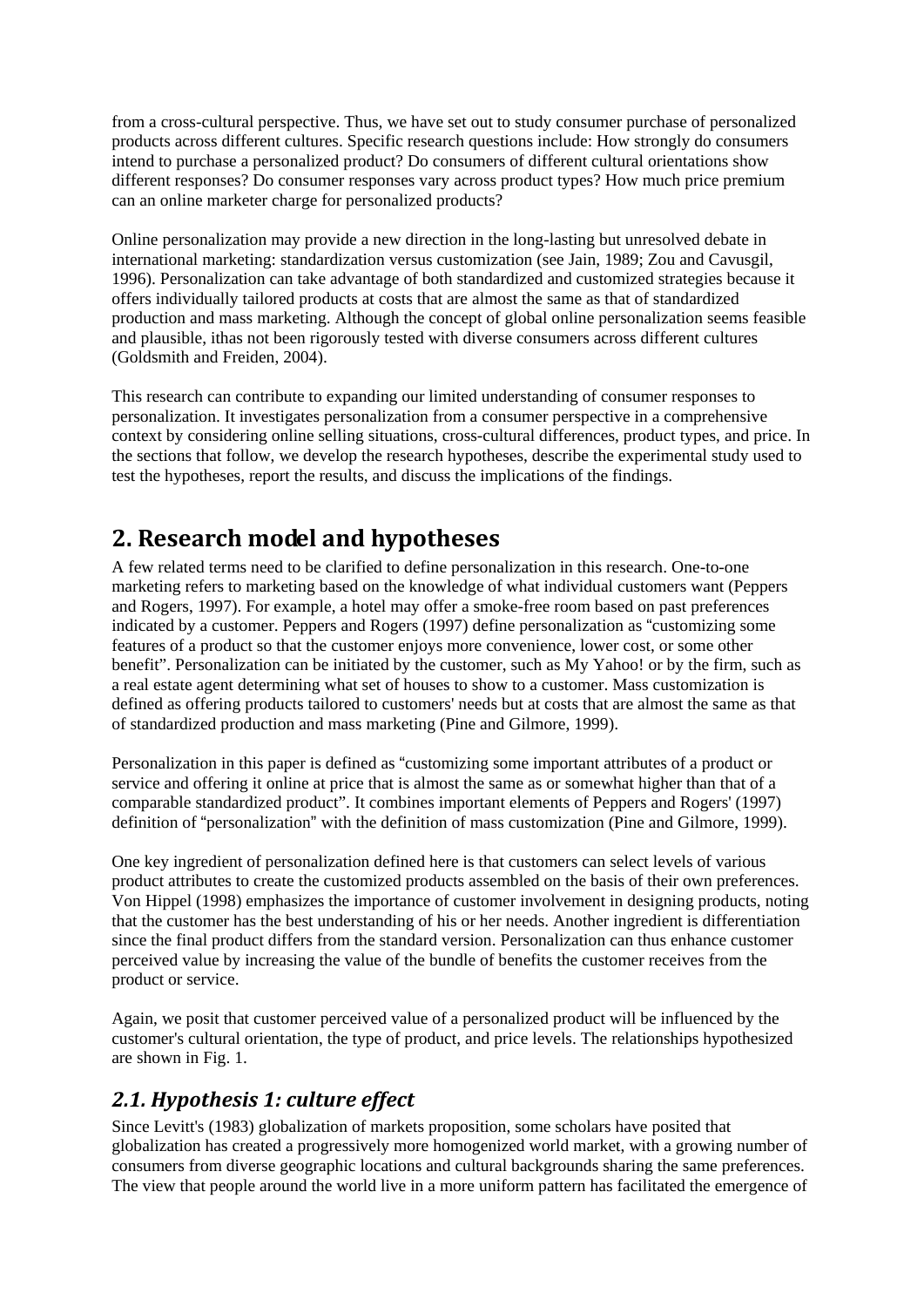global brands with relatively standardized marketing strategies across cultural boundaries (Zou and Cavusgil, 1996).

However, other researchers report an evidence of increased divergence, especially among industrialized countries (Usunier, 1997). For example, in Europe, even with economic union and progress toward standardization of the political and social infrastructure, national cultural values are strongly rooted in history and appear to be stable over time (De Mooij, 2000). Suh and Kwon (2002) report that consumers from different cultures have different attitudes, preferences, and values, and remain reluctant to buy foreign products even after much exposure to globalization. Cultural differences affect consumer behaviors, such as attitudes and persuasion (Aaker, 2000), diffusion of new products (Takada and Jain, 1991; Steenkamp et al., 1999), and product and service usage (Zaichkowsky and Sood, 1989).



**Fig. 1. Conceptual model.**

Accordingly, we posit that consumers respond differentially to personalized products across different cultures. For example, New Zealand is a more individualistic, less uncertainty avoiding, less power distant, and more masculine society than Korea (Hofstede, 1980), and the difference may affect consumer responses to personalized products between the two countries.

The four cultural dimensions suggested in Hofstede's (1980) seminal work about cultural dimensions likely explain cross-cultural differences in consumer purchase intentions. Individualism implies a loosely knit social framework in which the "I" consciousness and individual initiative are strong. In contrast, collectivism indicates a tight social framework that emphasizes the "We " consciousness and organizational belonging and membership. People in highly individualistic societies value a private life, individual decisions, autonomy, and variety, whereas people in highly collectivist societies value group decisions, order, and security. For example, Chinese society has historically focused on harmony and conformity in governing all interpersonal relations, while de-emphasizing personal goals (Neelankavil et al., 2000). On the other hand, in Europe and North America, where cultures are more individualistic, consumers are expected to express their own individuality more strongly than those in less individualistic countries. Personalized products help consumers express their unique characters because the products are individually customized to their preferences. Therefore, Hypothesis 1a is offered as:

#### **H1a. Consumer intention to purchase online personalized products will be stronger for consumers of more individualistic countries than for those of less individualistic countries.**

Uncertainty avoidance, according to Hofstede (1980), indicates the extent to which societies feel threatened by uncertain and ambiguous situations and the extent to which they attempt to avoid such situations. In a society with high uncertainty avoidance, individuals tend to establish more formal rules and do not tolerate deviant ideas and behaviors. Consumers are likely to be more satisfied with a standardized product because being different from others is not desirable. We posit that the tendency to seek a personalized product designed for oneself will be weaker in such a country than in one with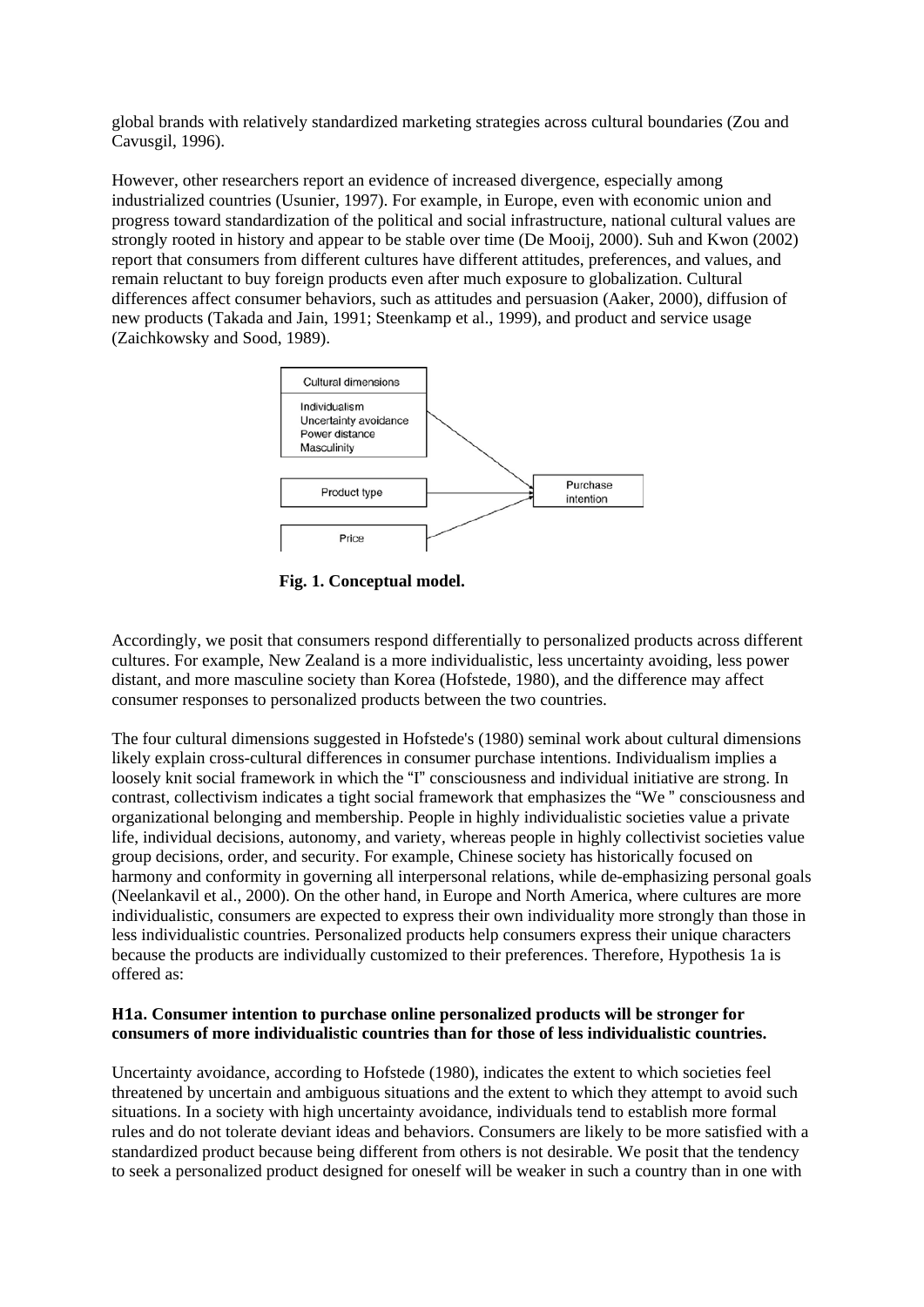less uncertainty avoidance. Therefore, Hypothesis 1b is offered as:

#### **H1b. Consumer intention to purchase online personalized products will be stronger for consumers of less uncertainty avoiding countries than for those of more uncertainty avoiding countries.**

Power distance is the extent to which a society accepts the fact that power is distributed unequally. In societies with a high degree of power distance, status and age are very important and people generally tend to be less innovative. Yaveroglu and Donthu (2002) find that the coefficient of innovation is significantly lower in such countries.

Power distance is related to conservatism and maintaining the status quo (Steenkamp et al., 1999). We posit that the tendency to accept these values is likely to induce individuals to accept "the status quo product," which is probably a standard product. Thus, individuals are more likely to buy a standard product in more power distant countries than those in less power distant countries. Consumers in countries with high power distance are less likely to seek a personalized product that is less "status quo". Therefore, we offer Hypothesis 1c as:

#### **H1c. Consumer intention to purchase online personalized products will be stronger for consumers of less power distant countries than for those of more power distant countries.**

Finally, Hofstede (1980) defines masculinity as the degree to which a society values assertiveness, achievement, and the acquisition of wealth. In masculine cultures, achievement and success are more important than caring for others and improving the overall quality of life. A largely symbolic means of demonstrating achievement is by having the latest and most novel possessions (Yeniyurt and Townsend, 2003). Having a customized product will help consumers demonstrate their achievement in this regard. The implication is that consumers are more likely to seek a personalized product in more masculine countries than in less masculine countries. Therefore, Hypothesis 1d is offered as:

#### **H1d. Consumer intention to purchase online personalized products will be stronger for consumers of more masculine countries than for those of less masculine countries.**

### *2.2. Hypothesis 2: product type effect*

The Internet retail format benefits both marketers and consumers compared to alternative channel formats. Most notably, it eliminates time and space barriers and facilitates efficient consumer information searches (Hoffman and Novak, 1996; Peterson et al., 1997). Its major limitation is that Internet shoppers cannot physically experience a product at the time of purchase. Indeed, the best-selling products on the Internet are products that can be digitized or that are dominated by search attributes (Rosen and Howard, 2000). This Internet sales pattern is consistent with the link between product characteristics and retail store patronage, which has been noted in conceptual and empirical research (Alba et al., 1997; De Figueiredo, 2000; Sheth, 1983; Vijayasarathy, 2002). Because of its inability to provide product experience prior to purchase or use, the Internet is more appropriate for selling search goods than experience goods (Citrin et al., 2003; Klein, 1998). A consumer can obtain full information on the dominant attributes of a search good without direct experience. For experience goods, an information search for dominant attributes is more costly or difficult than direct product experience (Klein, 1998; Nelson, 1970, 1974).

Does personalization make a difference in consumer willingness to purchase search versus experience goods in online settings? We would expect consumers to be more likely to buy search products online. Besides providing consumers with specific information about important attributes, personalization ensures that the attribute specifications match their individual preferences. The potential impact on purchase intention for experience goods is less clear. In addition to the higher costs and difficulties mentioned previously, buying customized products generally involves non-monetary costs such as additional time, effort, and uncertainty as well as monetary costs like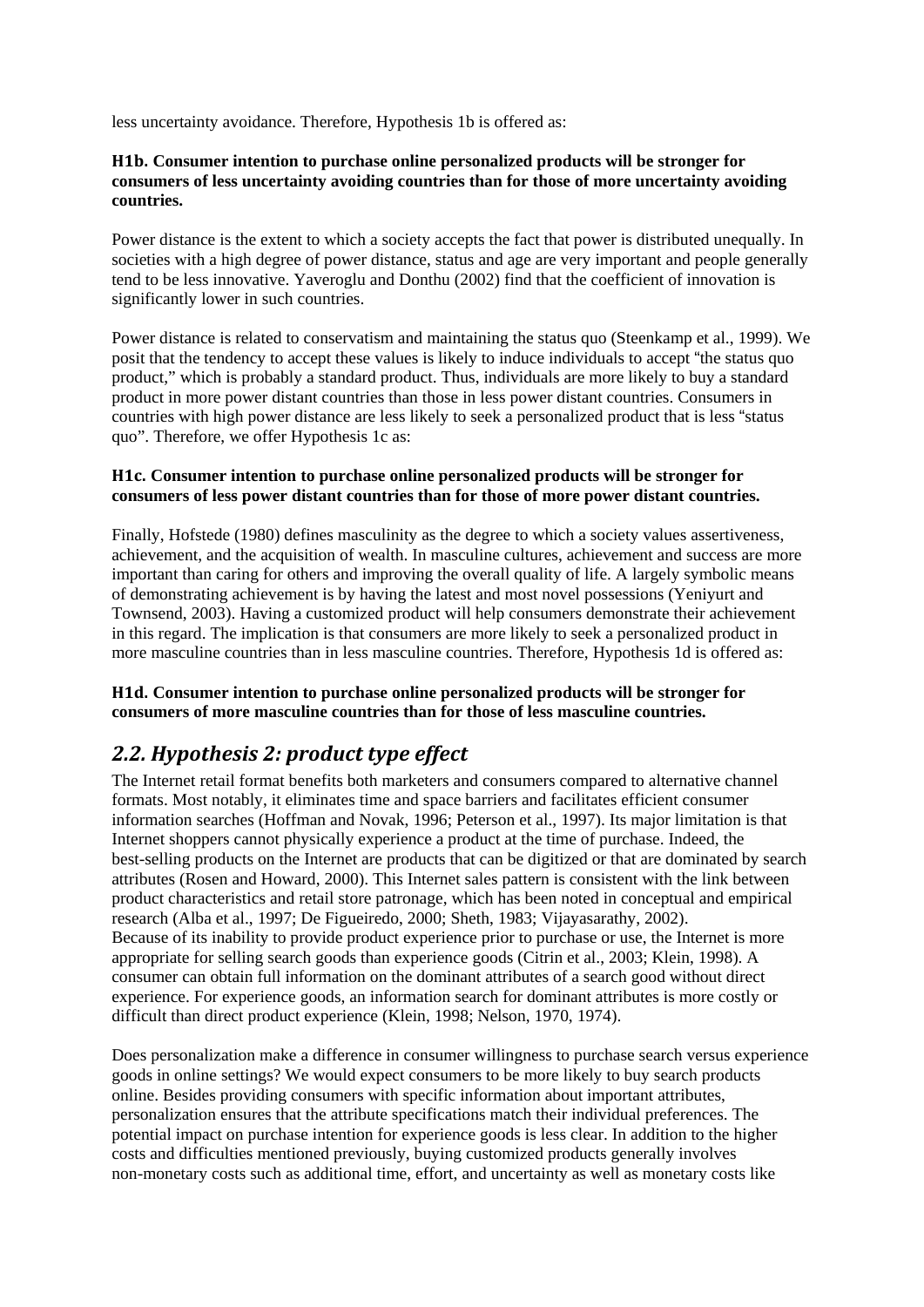price premiums (Broekhuizen and Alsem, 2002).

Participating in the personalization process, however, could contribute toward making the consumer more comfortable with buying experience goods online. The evaluation of experience goods can be highly subjective, and personal taste plays an important role in their purchase. Consumers are more satisfied when they are allowed to specify their attribute preferences (Huffman and Kahn, 1998). Personalizing products can also give consumers a sense of control over the exchange process, which should also make them more willing to buy (Van Raaij and Pruyn, 1998).

Nevertheless, the potential benefits of personalizing experience products appear to be limited compared to the benefits of personalizing search products. Accordingly, Hypothesis 2 is offered as: H2. Consumer intention to purchase online personalized search products will be stronger than the intention to purchase online personalized experience products.

### *2.3. Hypothesis 3: price effect*

Broekhuizen and Alsem (2002) suggest that customers are often willing to pay a premium for customized products because their needs are better met. If a company facilitates the creation of a co-production process to make a product tailored to the customer's needs and the product adds great value, price becomes a less important factor (Wind and Rangaswamy, 2001). There is less incentive for customers to comparison shop based on price.

Personalization reduces similarity across competing products or brands, thus, making a direct price comparison more difficult for consumers. Although search costs for price are generally low online (Bakos, 1997), in this case the cost increases. Consumer search costs for price and product attributes such as quality are a key concept in online price research. Lynch and Ariely (2000) found that price competition is reduced when the cost of searching for prices is higher than the cost of searching for product attributes. Similarly, Zettelmeyer (1998) explores a scenario in which firms compete with two distribution channels and control the amount of product information provided to consumers who are uncertain about their preferences. His research shows that firms can achieve finer consumer segmentation by strategically influencing search costs.

However, if the price goes up beyond a certain range, customers may begin tosubstitute less customized products. They search for information until the marginal cost of obtaining a unit of information is equal to the marginal benefit of possessing a unit of information (Urban et al., 1993). Thus, the price search will increase as the benefits of searching increase, which happens when the price of a seller's customized product goes up.

Moreover, conventional wisdom maintains that the Internet lowers the cost of distribution and consumer search, thereby lowering entry barriers and intensifying price competition (Alba et al., 1997; Bakos, 1997). The convenience, time-saving aspects, and product-matching features of online markets can boost consumer motivation to search for price information, indicating that consumers are becoming more price-sensitive (Jiang, 2002).

Here we must balance the generally negative implications of higher prices with the positive implications of consumer willingness to pay a premium for personalization along with reduced price comparisons. Therefore, Hypothesis 3 is offered as follows:

**H3. A price premium up to some level will not affect customer purchase intention for personalized products.**

# **3. Research methods**

### *3.1. Experimental stimuli*

For the current study, 47 undergraduate students at a large New Zealand university participated in a pretest, which was conducted to identify both product stimuli for search and experience goods and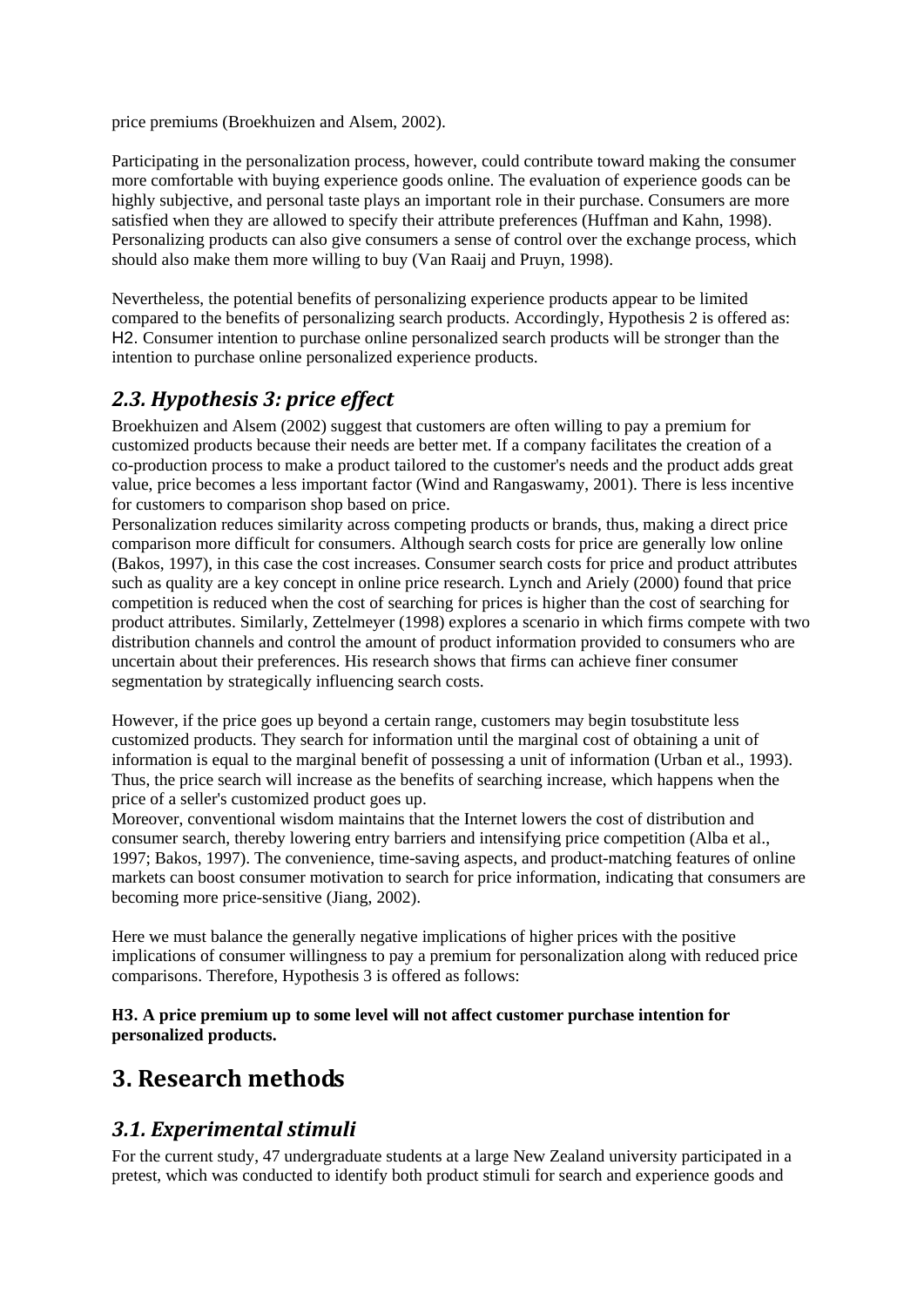important product attributes to be customized. The subjects were provided with four products: computer desks, desk lamps, sunglasses, and blue jeans. These products were selected because they are used extensively by college students and have been the subjects of study in other research. The subjects were asked to rate the products on three items intended to capture the difference between search and experience goods:

- 1) the quality of [name of product] can be judged by web-based information;
- 2) the quality of [name of product] can be judged without physical examination; and
- 3) the quality of [name of product] can be judged without trial use.

The responses were measured on a seven-point Likert scale, with  $1 =$  "Do not agree at all" and  $7 =$ "Agree completely".

The mean rating on the three items was highest for the computer desks and lowest for sunglasses. We thus selected the computer desks as the experimental stimulus for the search good and sunglasses for the experience good. Computer desks (CD) and sunglasses (SG) differed significantly from each other in terms of each item's score and the average score of the three items  $(CD=5.93, SG=4.67, t=5.16,$ pb.001). For each item in the set of products, subjects were provided with eight product attributes and asked to rate the importance of these attributes for purchase. The attributes were identified using Consumer Reports and student input.

For personalization to become meaningful, the product or service should provide attributes that customers truly care about (Pine, 1993). Thus, the attributes of the two selected products had to be important, and the two sets of product attributes could not differ from each other in terms of perceived importance. Construction, height, width, and CPU storage were selected for the computer desks, whereas lens material, lens diameter, nose bridge length, and frame material were selected for the sunglasses. Respondents were asked to evaluate the importance of the attributes in purchasing the products. The average score of the four attributes was 5.29 for the desks and 5.31 for the sunglasses, and there was no significant difference between them (F=.004, p=.94).

#### *3.2. Experimental design and procedure*

In this study, culture was coded by the subjects' nationalities and hence was a within-subject factor. The product type factor had two levels: computer desks as a search product and sunglasses as an experience product. Price had three levels: same as, 15% higher, and 30% higher than a standard price. The price levels were set keeping in mind customer perceptions of value. Assuming personalized products better match customers' needs, customers should be willing to pay a premium price for them. They can obtain maximum value from a personalized product if it is available at a price similar to the standardized mass-produced one. Thus, the same price level and two price levels at intervals of a 15% increase beyond the standardized price were selected here.

Subjects were assigned randomly to one of the six between-subject experimental conditions. The subjects were told that an Internet shopping mall had developed a plan to customize products and was evaluating it on a small scale. The subjects were asked to assume that they happened to find an information window while surfing this mall. They were shown an announcement offering a customized computer desk or pair of sunglasses, then were shown an ad manipulation of product type and price allowing them to choose from different specifications for four important product attributes. *Appendix A* shows the ad for the sunglasses.

|                | Same price | 15% Higher | 30% Higher | <b>Total</b> |
|----------------|------------|------------|------------|--------------|
| Computer desks | 20         | 18         | 20         | 58           |
| Sunglasses     | 19         | 19         | 20         | 58           |
| Total          | 39         | 37         | 40         | 116          |

**Table 1 Number of subjects in each experimental condition**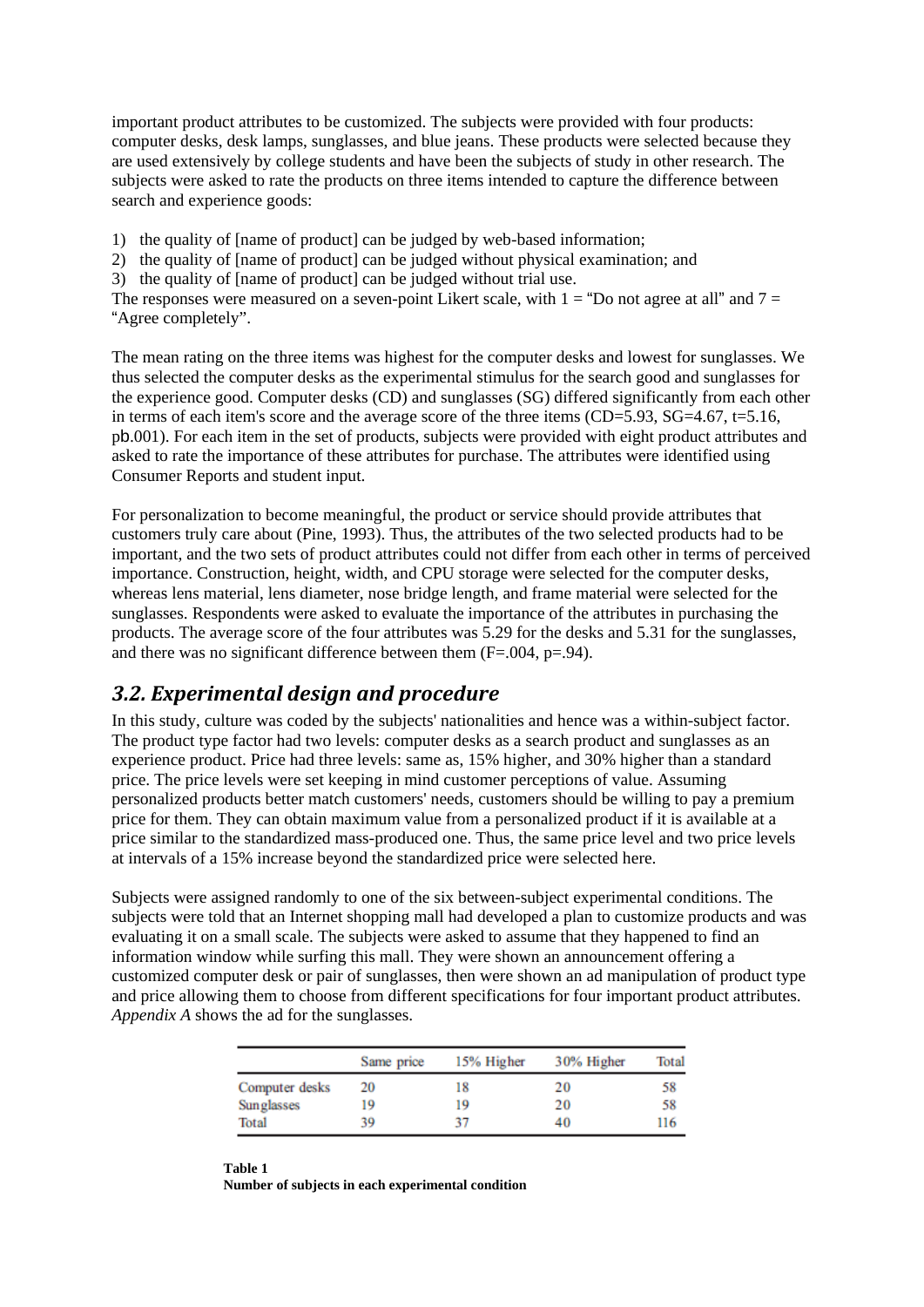|                                          | Variables                | Beta   | 1       |
|------------------------------------------|--------------------------|--------|---------|
| Model 1                                  |                          |        |         |
| Four dimensions as independent variables | Individualism            | .42    | $1.96*$ |
| (Model $F=3.32, p<0.05$ )                | Power distance           | $-.29$ | $-1.39$ |
|                                          | Masculinity              | .02    | .20     |
|                                          | Uncertainty<br>avoidance | $-.07$ | $-.72$  |
| Model 2                                  |                          |        |         |
| Two factors as independent variables     | Factor 1                 | .22    | $2.41*$ |
| (Model $F=3.29, p<.05$ )                 | Factor 2                 | $-.08$ | $-.87$  |

\* Statistically significant at  $p < .05$ .

**Table 2**

**Regression analysis results**

Subjects assigned to the computer desk conditions could make choices regarding construction, height, width, and CPU storage. Subjects assigned to the sunglasses conditions could make choices regarding lens material, lens diameter, nose bridge length, and frame material. The delivery information was the same for all experimental conditions: free delivery in five working days.

### *3.3. Measures and subjects*

The dependent variable, purchase intention, was measured by adapting items used in previous research (Dodds et al., 1991; Sweeney et al., 1999). The four items of the scale were: (1) I will purchase the computer desk/sunglasses; (2) Given a choice, my friends will choose the computer desk/sunglasses; (3) There is a strong likelihood that I will buy the computer desk/ sunglasses; and (4) I would like to recommend the computer desk/sunglasses to my friends. All four items were measured on a seven-point Likert scale, with  $1 =$  "Do not agree at all" and  $7 =$  "Agree completely".

To assign scores for each of the four cultural dimensions, the subjects were asked to name the country in which they were born. The cultural dimension scores for the named countries were taken from Hofstede (1983). The foreigners residing in New Zealand for five or more years were classified as New Zealand residents. Some studies report that immigrants are acculturated as they reside in a host country for more than 3 years (e.g., Sonderegger and Barrett, 2004); however, we adopted a more conservative rule to classify fully acculturated individuals as New Zealand residents (Gentry et al., 1995).

A total of 116 undergraduate and graduate students of a large New Zealand university participated in this research. In terms of nationality of origin, 35 of the students were Chinese (30.2%), 33 were New Zealanders (28.4%), and no other nationality made up more than 5% of the sample. The total number of nationalities of origin was 30. The number of subjects assigned to each of the six experimental conditions is shown in Table 1.

# **4. Results**

#### *4.1. Reliability*

Cronbach's alpha value was .86 for the four-item purchase intention scale and the value indicates that the scale had satisfactory reliability. The average score of the scale was computed and used in statistical analyses.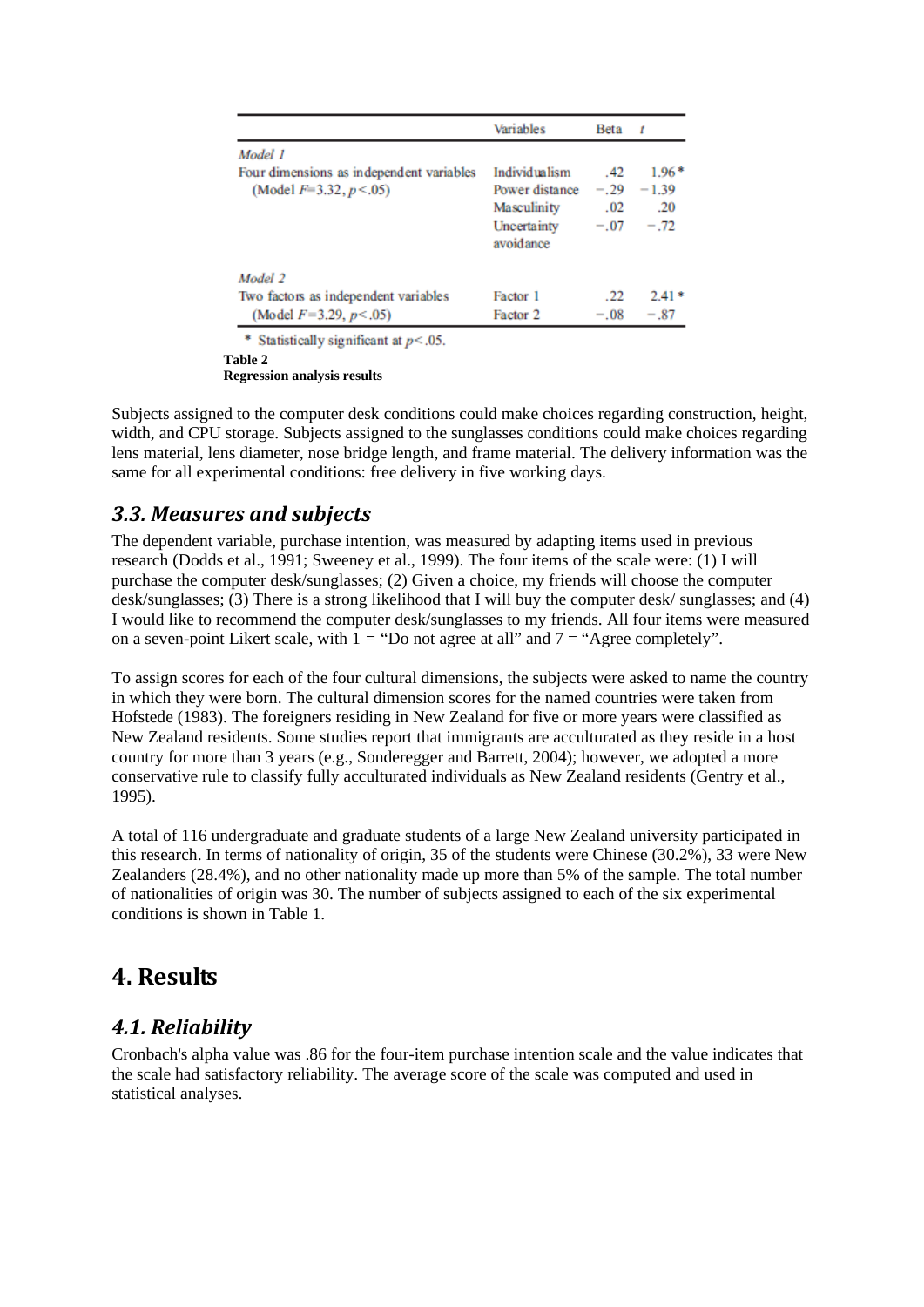| Variables                  | Factor      |             |  |
|----------------------------|-------------|-------------|--|
|                            |             |             |  |
| Individualism              | .93         | .14         |  |
| Power distance             | $-.88$      | $-.30$      |  |
| <b>Masculinity</b>         | .68         | $-.36$      |  |
| Uncertainty avoidance      | .10         | .91         |  |
| Eigenvalue (% of variance) | 2.18(54.61) | 1.02(25.72) |  |

**Table 3**

**Factor analysis results: standardized factor loadings and eigenvalues**

#### *4.2. Manipulation checks*

We compared the importance ratings of the four product attributes for the computer desks (CD) and the sunglasses (SG) to check the equality for product attribute importance. There was no difference on the perceived average importance of the attributes for the two products (CD=5.27, SG=5.10; F=1.31, p=.25). Nor did the two products differ from each other on any pair of individual attributes. Therefore, we concluded that any effect on the dependent variable was not attributable to differences in the importance of the product attributes for the two products.

The desks and sunglasses were rated differently from each other on each of the three items of product type manipulation: (1) can be judged by web-based information (CD=5.17, SG = 4.50; F=7.45, pb.001); (2) can be judged without physical examination (CD = 4.88, SG = 4.30; F = 7.56, pb.001); and (3) can be judged without trial use (CD=4.80, SG=4.29; F=6.28, pb.01). The two products also differed from each other on the average score of the three items (CD=4.95, SG=4.36; F=8.98, pb.001). These results indicated that the product type manipulation was successful.

#### *4.3. Preliminary analysis on culture effects*

The dependent variable, purchase intention, was regressed on the four cultural dimensions to assess the relative importance of the dimensions and decide the analysis procedure for them (see Table 2). Only individualism had a significant regression coefficient among the four dimensions (β=.42, t=1.96). Almost the same result was obtained when each observation was coded as either high or low on each dimension and ANOVA was conducted.

| Source                                             | Sum of squares | F    |        |  |
|----------------------------------------------------|----------------|------|--------|--|
| Model                                              | 40.00          | 2.76 | < .005 |  |
| Individualism                                      | 5.12           | 3.89 | < 0.05 |  |
| Product type                                       | 6.68           | 5.08 | < .05  |  |
| Price                                              | 3.66           | 1.39 | .25    |  |
| Individualism $\times$ product type                | 1.21           | .92  | .33    |  |
| Individualism $\times$ price                       | 7.99           | 3.04 | < 0.05 |  |
| Product type $\times$ price                        | 1.43           | .54  | .58    |  |
| Individualism $\times$ product type $\times$ price | 8.21           | 3.12 | < 0.05 |  |

**Table 4**

**Analysis of variance (ANOVA) results**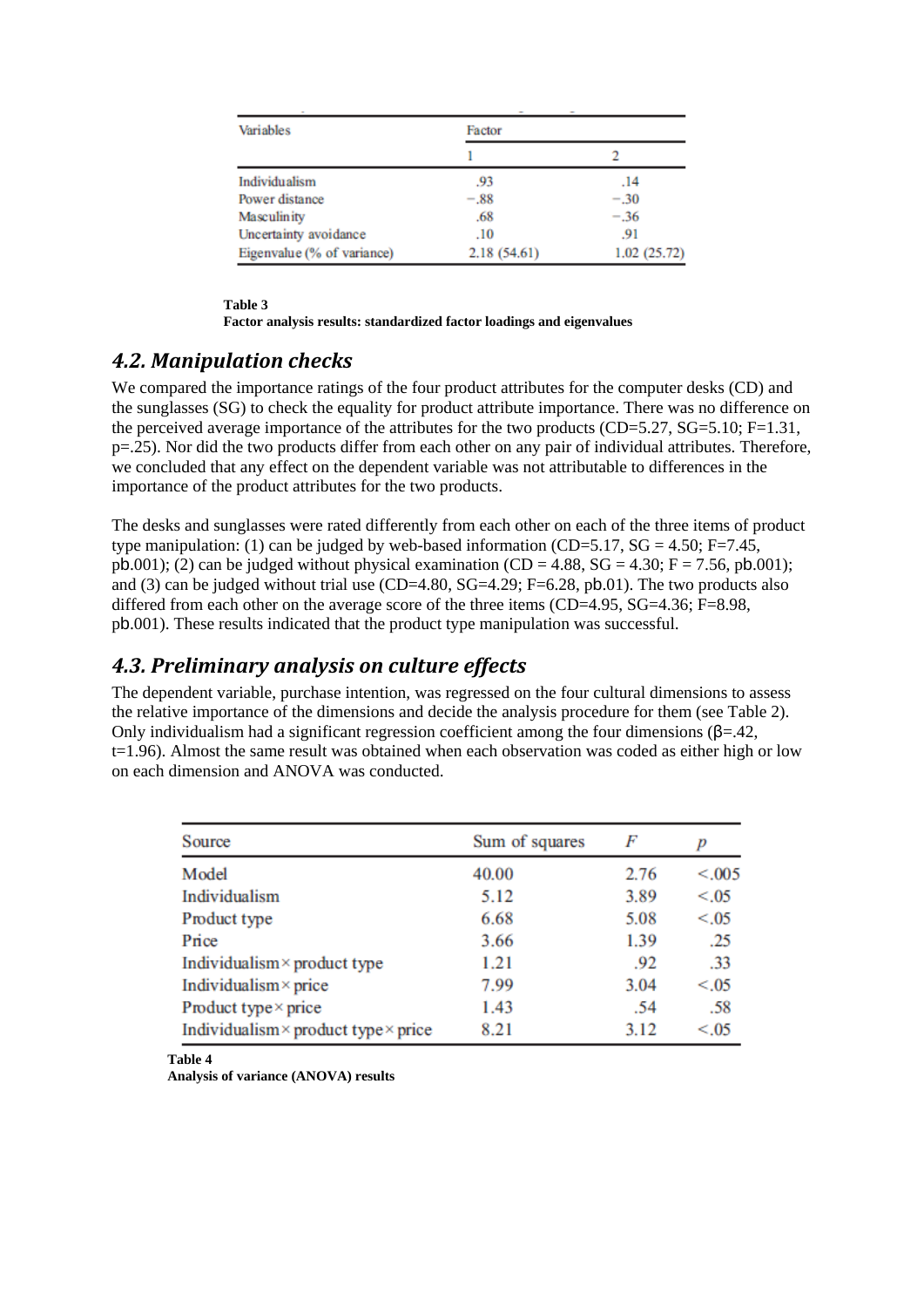| Individualism | Product type   | Price      | Mean | <b>Standard deviations</b> |
|---------------|----------------|------------|------|----------------------------|
| High          | Computer desks | Same       | 4.33 | 97                         |
|               |                | 15% Higher | 4.12 | .64                        |
|               |                | 30% Higher | 3.67 | 1.32                       |
|               |                | Total      | 4.09 | 1.02                       |
|               | Sunglasses     | Same       | 3.22 | .83                        |
|               |                | 15% Higher | 5.00 | .81                        |
|               |                | 30% Higher | 3.00 | 1.00                       |
|               |                | Total      | 3.36 | 1.12                       |
| Low           | Computer desks | Same       | 3.60 | .84                        |
|               |                | 15% Higher | 4.00 | 1.00                       |
|               |                | 30% Higher | 3.81 | 1.07                       |
|               |                | Total      | 3.77 | .95                        |
|               | Sunglasses     | Same       | 3.08 | 1.83                       |
|               |                | 15% Higher | 2.69 | 1.31                       |
|               |                | 30% Higher | 3.40 | 1.14                       |
|               |                | Total      | 2.96 | 1.49                       |

**Table 5**

**Means and standard deviations**

Two factors emerged with having an eigenvalue above 1 when the four dimensions were factor analyzed using principal component analysis. As shown in Table 3, the first factor consisted of individualism, power distance, and masculinity and explained about 55% of total variance. The second factor contained only uncertainty avoidance and explained about 26% of total variance.

The first factor had a significant regression coefficient at pb.05, whereas the second did not have a significant coefficient when purchase intention was regressed on the two factors (see Ta b l e 2 ). It seems that individualism represented the effect of the four cultural dimensions on purchase intention. We may conclude that the other three dimensions did not significantly affect consumers' purchase intention, or at least their direct effect on purchase intention was not as large as that of individualism.

# *4.4. Tests of hypotheses*

Table 4 shows the results of an analysis of variance model in which individualism, product type, and price level were the factors and purchase intention was a dependent variable. For each observation's country of origin, the individualism score was coded as either high or low, according to Hofstede (1980).

The overall model was statistically significant  $(F=2.76, pb.005)$ . As main factors, individualism was significant (F=3.89, pb.05) and product type was significant (F=5.08, pb.05). However, price was not significant at pb.05. As an interaction effect, individualism by price was significant ( $F=3.04$ , pb.05), while individualism by product type and price was also significant (F=3.12, pb.05).

| Individualism | Mean         | Product type | Mean         | Price                            | Mean                 |
|---------------|--------------|--------------|--------------|----------------------------------|----------------------|
| High<br>Low   | 3.89<br>3.43 | CD<br>SG     | 3.92<br>3.40 | Same<br>15% Higher<br>30% Higher | 3.56<br>3.95<br>3.47 |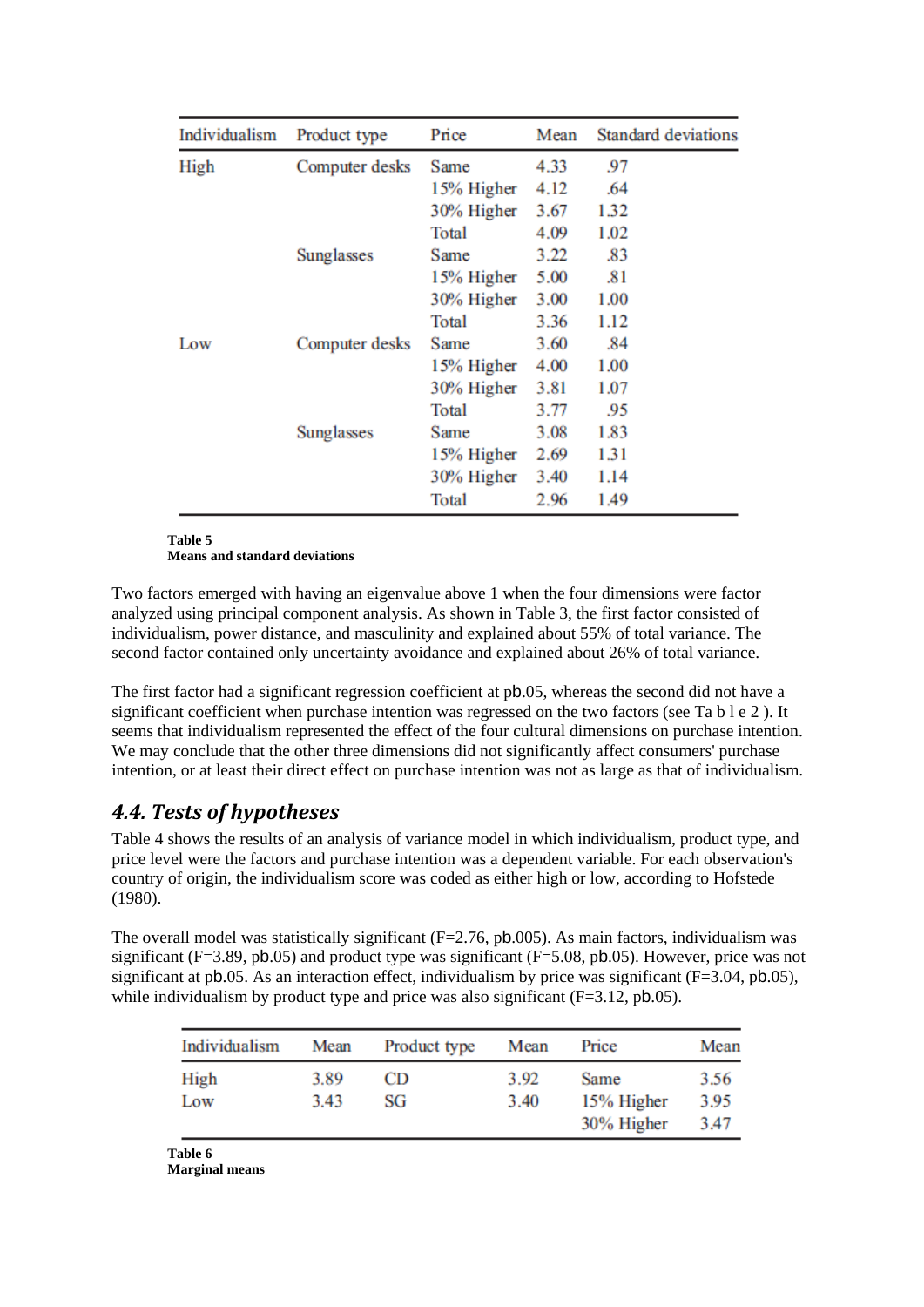

**Figure 2 Individualism×price interaction pattern for sunglasses**

Table 5 shows cell means and standard deviations, while Table 6 shows marginal means. Combined with the preliminary analysis, ANOVA results indicated that individualism significantly affected consumers' purchase intention for online personalized products. As predicted by H1a, purchase intention was greater in conditions of high individualism (3.89) than for low individualism (3.43). Therefore H1a was supported, whereas H1b, 1c, and 1d were not.

H2 regarding product type effect was supported. As predicted, the purchase intention was greater for the search product (computer desk: 3.92) than for the experience product (sunglasses: 3.40).

As shown in Table 4, price factor was not significant and a multiple comparison test did not indicate difference in any pair of the three price levels. Thus, H3 suggesting no price effect up to some level was supported. We can note a recognizable pattern in marginal means in Table 6, although the means were not significantly different from each other. Consumers' purchase intention went up for a 15% price premium and then went down for a 30% premium.

The interaction terms show an interesting pattern. It seems that the significance of the three-way interaction effect was due mostly to the significant individualism by price interaction effect. In Table 5 (see also Fig. 2), we note that for sunglasses individualistic consumers' purchase intention was greater than that of collectivistic consumers for the same price condition (3.22 versus 3.08) and the 15% higher condition (5.00 versus 2.69). However, the magnitude of the purchase intention was reversed for the 30% premium (3.00 versus 3.40). The same pattern was observed for computer desks.

# **5. Discussion and conclusion**

This research produced three major findings. First, individualism dimension of culture significantly affected consumers' purchase intention for both the personalized computer desks and sunglasses. Consumers from individualistic countries were more likely to purchase customized products online than those of collectivistic countries. Moreover, individualism is the most important factor among the four cultural dimensions in explaining consumer purchase intention for online personalized products.

This result is consistent with extant research which has reported cultural impacts in various consumer behaviors, such as consumer attitudes and preferences, product and service usage, and diffusion of new products (e.g., Aaker, 2000; Gentry et al., 1995; Suh and Kwon, 2002; Takada and Jain, 1991). The research expands existing knowledge in that it empirically examines cross-cultural effects on consumers' responses to personalized products. The results imply that firms may attempt to reach consumers in more individualistic countries as a primary target when marketing personalized products online. For example, New Zealand, Australia, and the United States should fare better as initial targets than China, Japan, and Korea.

However, the significant individualism by price interaction indicates that firms should consider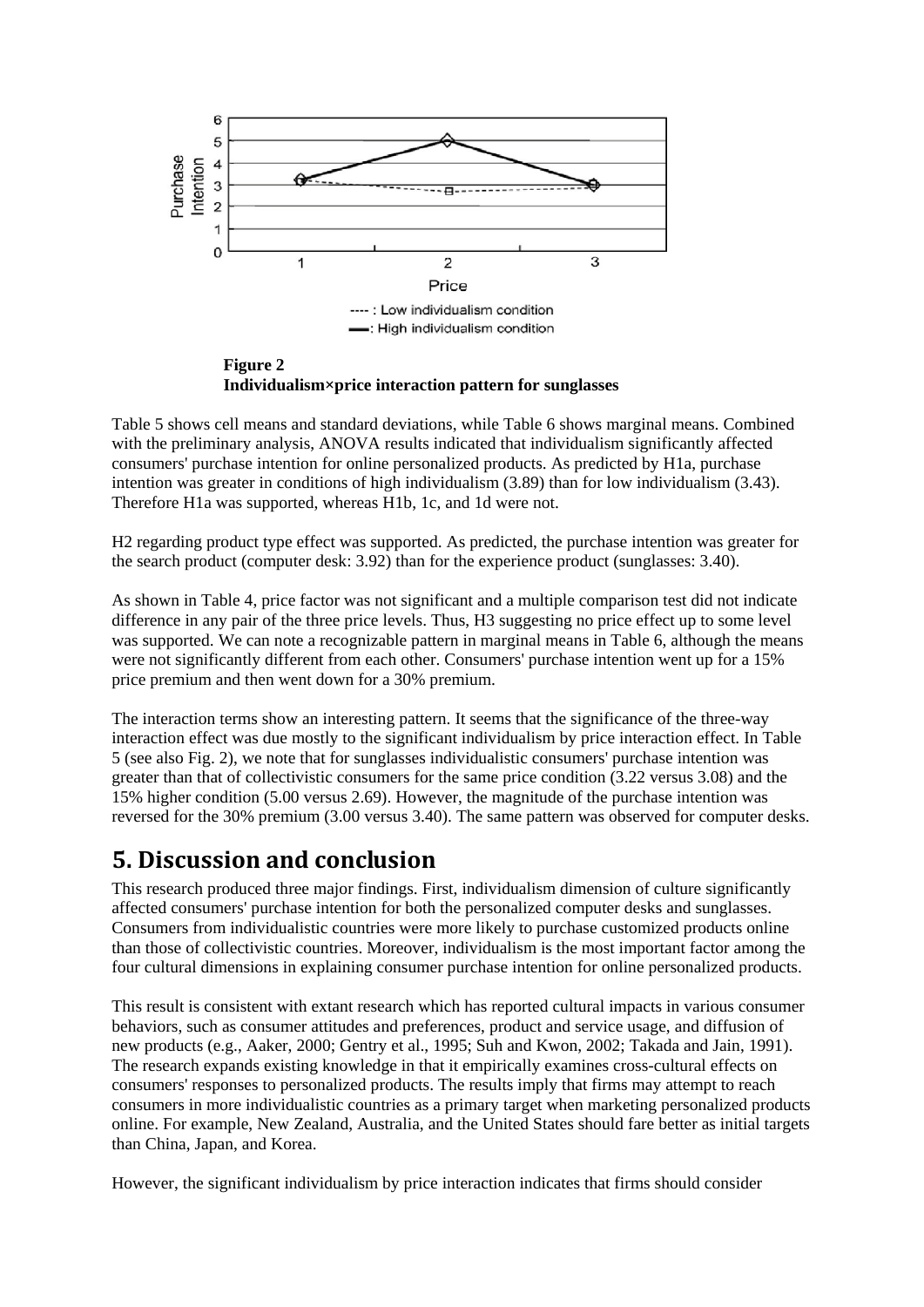varying price sensitivities to personalized products across different cultures. Individualistic consumers tend to respond to the products more favorably than collectivistic consumers when the personalized products charge the same price as a standard product or a moderate price premium up to 15%. However, their response deteriorates considerably and their purchase intention is lower than that of collectivistic consumers when firms charge up to a 30% premium. Interestingly, collectivistic consumers' purchase intention does not decrease even at this price level. They tend to tolerate a higher price more in order to obtain customized benefits.

The second major finding is the significance of the product type effect. This result is consistent with extant research indicating that Internet retailing is more appropriate for selling search goods than experience goods (Citrin et al., 2003; Girard et al., 2002; Klein, 1998). It implies that the potential beneficial consequences of personalization for experience products are limited compared to those of personalization for search products.

To exploit the marketing potential of the Internet, the challenge for marketers of experience goods is to make buyers comfortable with buying such products online. It seems that providing choice options is not attractive enough to make customers more willing to buy experience products online. Extra efforts may need to be exercised to help consumers evaluate the qualities of an experience good prior to purchase or use.

Third, price did not significantly affect consumer purchase intentions for either the computer desks or sunglasses as personalized items. Purchase intentions were not significantly different across the three price levels. In fact, as shown in Table 6, purchase intention increased with a 15% price premium, though it declined in response to the 30% premium.

This result has two implications for the pricing of personalized products. First, firms need to determine the increase in customer value that personalization creates and the price premium consumers will be willing to pay for the incremental value. Second, the fact that consumers are likely to pay more for the better match provided by a personalized product has important ramifications for the bargaining power between a firm and its customers. A firm loses some pricing power when it is marketing online because the Internet reduces information asymmetry between customer and firm the buyer gains power (Murthi and Sarkar, 2003). The insignificant price effect we found indicates that personalization might be an effective way to counter a firm's loss of pricing power in online settings.

It is especially beneficial to a firm when it can charge a price premium for personalized products but not incur disproportionate costs for the service. Technological advances have made it possible to produce personalized products at costs similar to standardized products (Hart, 1995). Therefore, this issue should be considered even before deciding standardization versus customization in approaching customers around the world through the Internet.

This research has some limitations, primarily in the fact that it is based on a laboratory experiment involving student subjects. As with most such experiments, the findings may not be generalizable to situations beyond those specified in its design. Only two products that are familiar to students were examined; because of this, we cannot exclude product category-specific, idiosyncratic effects. Moreover, only two levels of price premiums, 15 and 30%, were examined, so we might miss certain response patterns in other price ranges. Future research can examine the impact of personalization using different product stimuli and more varying price levels.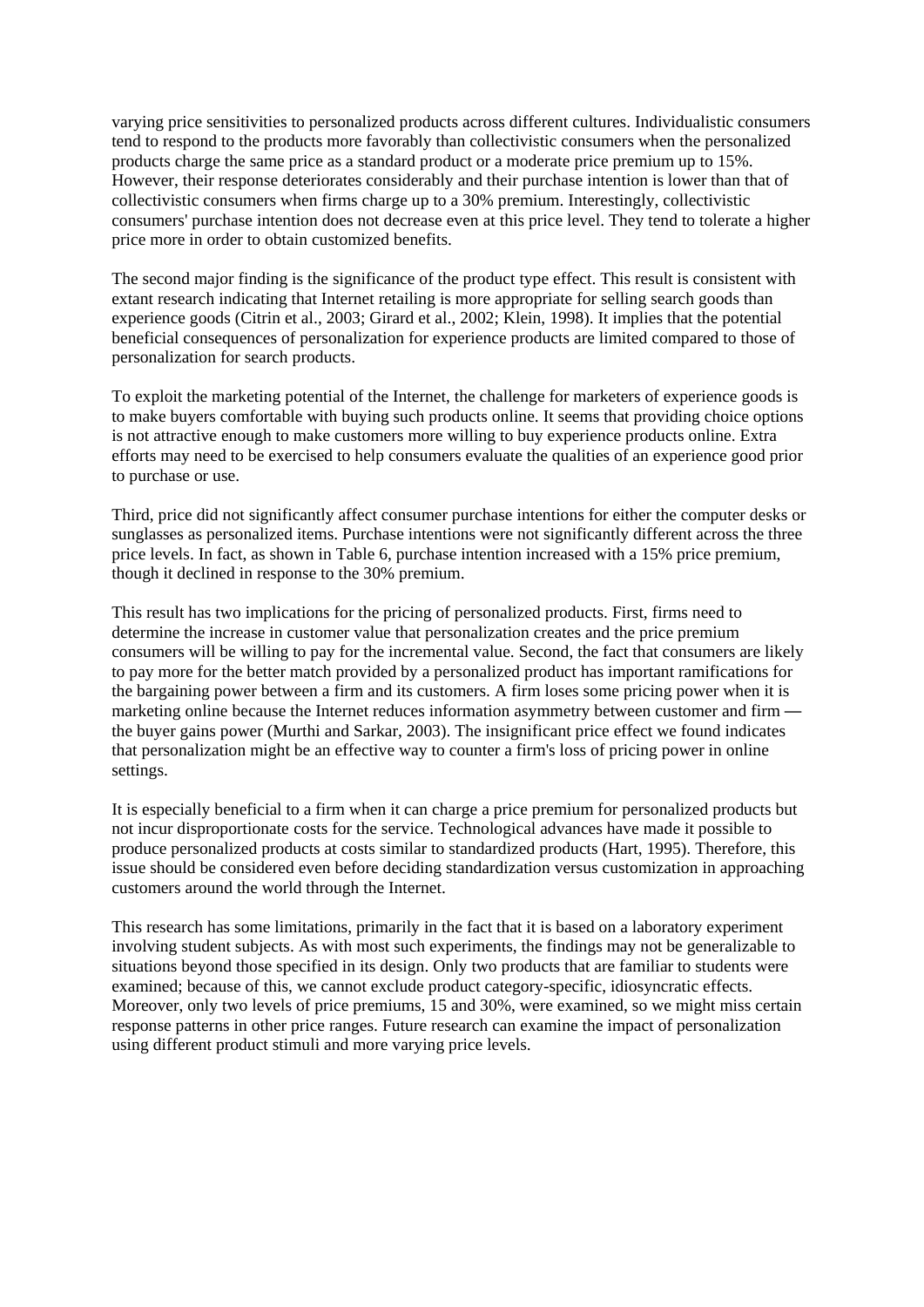# **Appendix A. A sample experimental manipulation**



# **References**

Aaker JL. Accessibility or diagnosticity? Disentangling the influence of culture on persuasion processes and attitudes. J Consum Res 2000;26(4): 340–57.

Alba J, Lynch J, Weitz B, Janiszevski C, Lutz R, Sawyer A, et al. Interactive home shopping: consumer, retailer, and manufacturer incentives to participate in electronic marketplaces. J Mark 1997;61:38–53 [July].

Bakos Y. Reducing buyer search costs: implications for electronic marketplaces. Manage Sci 1997;43(12):1676–92.

Broekhuizen TLJ, Alsem KJ. Success factors for mass customization: a conceptual model. J Mark-Focus Manage 2002;5(4):309–30.

Citrin AV, Stem Jr D, Spangenberg ER, Clark MJ. Consumer need for tactile input: an Internet retailing challenge. J Bus Res 2003;56(11):915–22.

Cooke Alan DJ, Sujan H, Sujan M, Weitz BA. Marketing the unfamiliar: the role of context and item-specific information in electronic agent recommendations. J Mark Res 2002;39(4):488–97.

De Figueiredo JM. Finding suitable profitability in electronic commerce. Sloan Manage Rev 2000;41(4):41–52.

De Mooij M. The future is predictable for international marketers: converging incomes lead to diverging consumer behavior. Int Mark Rev 2000;17(2): 103–13.

Dodds WB, Monroe KB, Grewal D. Effects of price, brand and store information on buyers' product evaluations. J Mark Res 1991;28:307–19 [August].

Gentry JW, Jun Sunkyu, Tansuhaj P. Consumer acculturation processes and cultural conflict: how generalizable is a North American model for marketing globally? J Bus Res 1995;32:129–39.

Girard T, Silverblatt R, Korgaonkar P. Influence of product class on preference for shopping on the Internet. J Comput-Mediat Commun 2002;8(1) available at: [http://www.ascusc.org/jcmc/vol8/issue1/girard.html.](http://www.ascusc.org/jcmc/vol8/issue1/girard.html)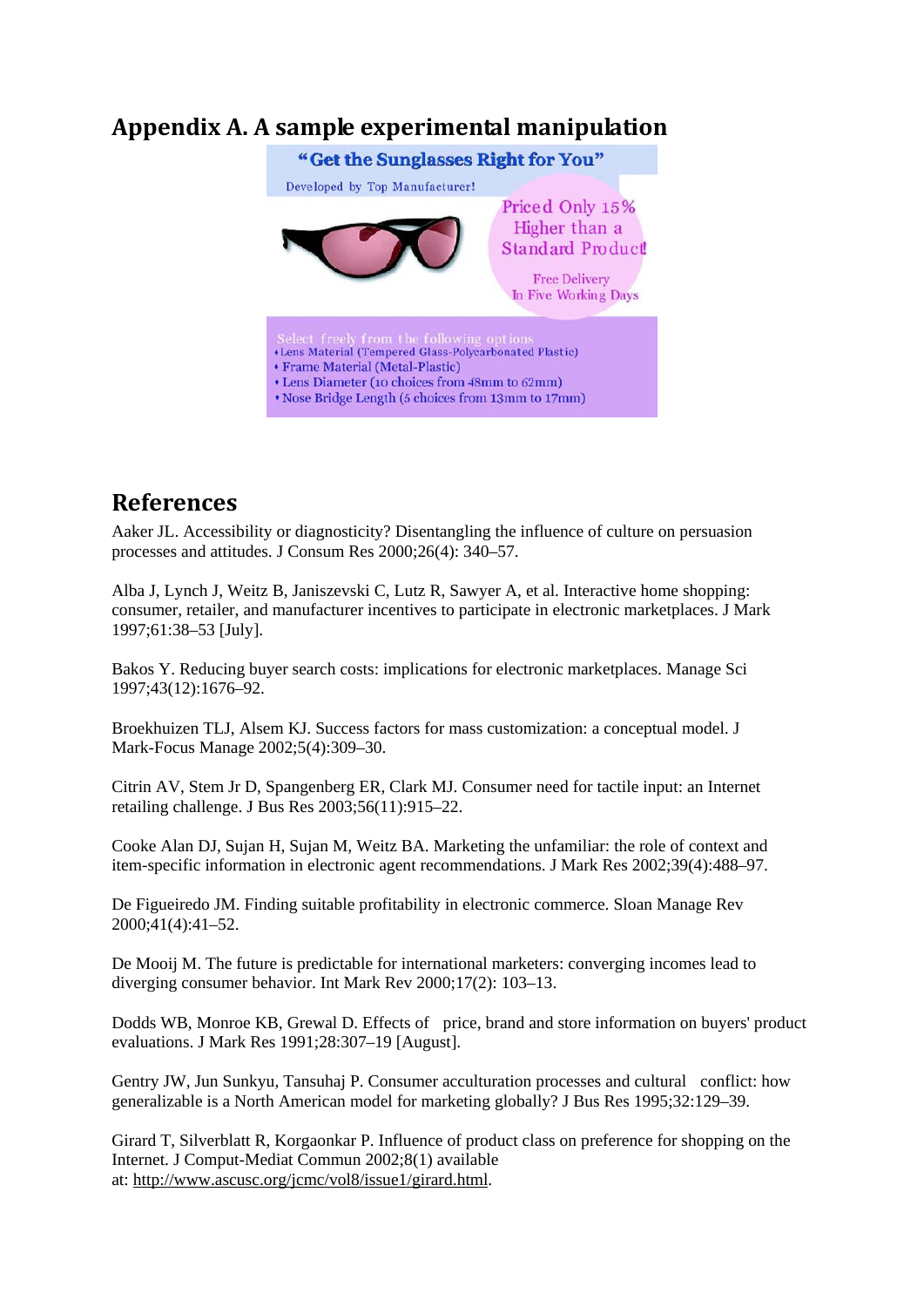Goldsmith RE, Freiden JB. Have it your way: consumer attitudes toward personalized marketing. Mark Intell Plann 2004;22(2):228–39.

Hanson W. Principles of Internet marketing. Cincinnati, OH: South-Western College Publishing; 2000.

Hart CWL. Mass customization: conceptual underpinnings, opportunities and limits. Int J Serv Ind Manag 1995;6(2):36–45.

Hoffman DL, Novak TP. Marketing in hypermedia computer-mediated environments: conceptual foundations. J Mark 1996;60:50–68 [July].

Hofstede G. Motivation, leadership, and organization: do American theories apply abroad? Org Dyn 1980:42–63 [Summer].

Hofstede G. National culture in four dimensions: a research-based theory of cultural differences among nations. Int Stud Manage Organ 1983;13:46–74 [Spring–Summer].

Huffman C, Kahn BE. Variety for sale: mass customization or mass confusion? J Retail 1998;74(4):491–513. Jain SC. Standardization of international marketing strategy: some research hypotheses. J Mark

1989;53(1):70–9.

Jiang P. A model of price search behavior in electronic marketplace. Internet Res 2002;12(2):181–90.

Klein LR. Evaluating the potential of interactive media through a new lens: search versus experience goods. J Bus Res 1998;41(3):195–203.

Levitt T. The globalization of markets. Harvard Bus Rev 1983:2–11 [May/June].

Liechty J, Ramaswamy V, Cohen SH. Choice menus for mass customisation: an experimental approach for analyzing customer demand with an application to a web-based information service. J Mark Res 2001;38(2):183–96.

Lynch JG, Ariely D. Wine online: search costs affect competition on price, quality, and distribution. Mark Sci 2000;19(1):83–103.

Murthi BPS, Sarkar S. The role of the management sciences in research on personalization. Manage Sci 2003;49(10):1344-62.

Neelankavil JP, Mathur A, Zhang Y. Determinants of managerial performance: a cross-cultural comparison of the perceptions of middle-level managers in four countries. J Int Bus Stud 2000;31(1):121–40.

Nelson P. Information and consumer behavior. J Polit Econ 1970;78:311–29 [March–April].

Nelson P. Advertising as information. J Polit Econ 1974;83:729–54 [July–August].

Peppers D, Rogers M. Enterprise one to one. New York: Doubleday; 1997.

Peterson RA, Balasubramaniam S, Bronnenberg BJ. Exploring the implications of the Internet for consumer marketing. J Acad Mark Sci 1997;25(4):329–46.